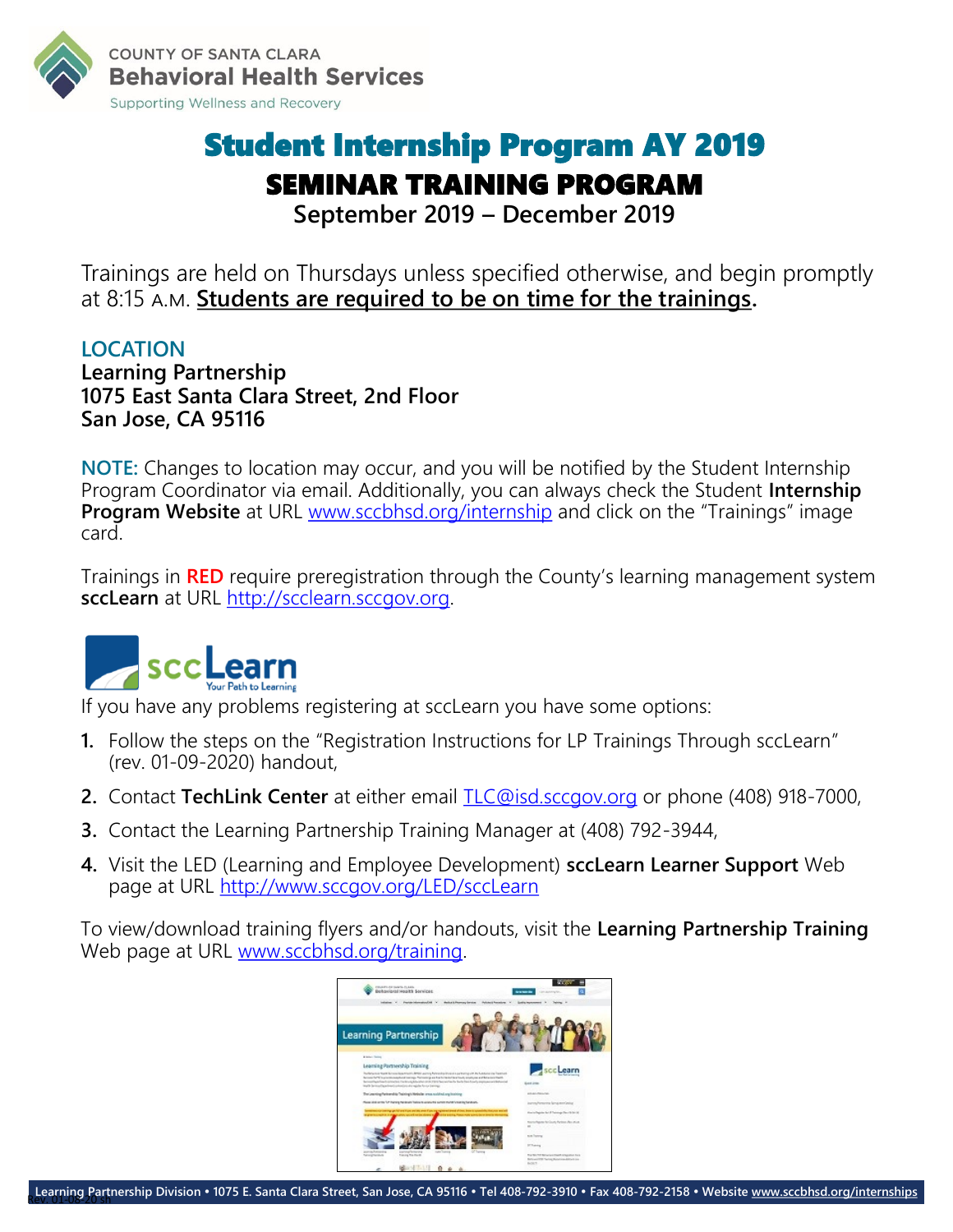

**COUNTY OF SANTA CLARA Behavioral Health Services** 

Supporting Wellness and Recovery

## Student Internship Program AY 2019

#### SEMINAR TRAINING PROGRAM

**September 2019 – December 2019**

|                         | <b>Date</b>                              | <b>Trainings</b>                                                            | <b>Trainer/Presenter</b>                 |
|-------------------------|------------------------------------------|-----------------------------------------------------------------------------|------------------------------------------|
| $\mathbf{1}$            | Thurs., 9-5-19<br>$10:00$ am $-11:00$ am | <b>WELCOME</b>                                                              | Alexis Horozan, LMFT                     |
| $\overline{2}$          | Thurs., 09-12-19<br>9:00am-12:00pm       | <b>Client Culture</b>                                                       | Eddy Alvarez                             |
| 3                       | Thurs., 09-12-19<br>1:00-4:30pm          | Trauma Informed Systems 101                                                 | <b>BHSD Staff</b>                        |
| $\overline{\mathbf{4}}$ | Wed., 09-18-19<br>1:30-4:30pm            | <b>Understanding ASAM</b>                                                   |                                          |
| 5                       | Thurs., 09-19-19                         | <b>NO TRAINING</b>                                                          |                                          |
| 6                       | Thurs., 09-26-19<br>9:00am-12:00pm       | Documentation Training                                                      | QI Staff                                 |
| $\overline{7}$          | Fri., 09-27-19<br>9:00am-4:30pm          | Law and Ethics for Behavioral Healthcare Providers<br>County of Santa Clara | Linda Garrett, JD                        |
| 8                       | Thurs., 10-03-19<br>9:00am-12:00pm       | Unicare Training                                                            | Smiddy Husher, OTR                       |
| 9                       | Thurs., 10-10-19<br>9:00am-4:30pm        | TCP (Transformation Care Planning)                                          | Sharla Kibel, LMFT                       |
| 10 <sup>1</sup>         | Thurs., 10-17-19<br>9:00am-12:00pm       | Art of Compassion: Building Resiliency in Grief,<br>Trauma and Loss         | Dr. Janet Childs, DD AAETS-<br>Diplomate |
| 11                      | Thurs., 10-24-19<br>9:00am-12:00pm       | Engagement                                                                  | Mikelle Le, LMFT                         |
| 12                      | Thurs., 10-31-19                         | <b>NO TRAINING</b>                                                          |                                          |
| 13                      | Thurs., 11-07-19<br>8:30am-12:00pm       | Mindfulness                                                                 | Dwaimy Rosas-Atkins, AMFT                |
| 14                      | Thurs., 11-14-19<br>9:00am-12:00pm       | Self-Esteem                                                                 | Brian Salada                             |
| 15                      | Thurs., 11-21-19                         | <b>NO TRAINING</b>                                                          |                                          |
| 16                      | Thurs., 11-28-19                         | <b>THANKSGIVING HOLIDAY</b>                                                 |                                          |
| 17                      | Thurs., 12-05-19<br>9:00am-4:30pm        | TF-CBT (Trauma Focused Cognitive Behavioral<br>Therapy)                     |                                          |